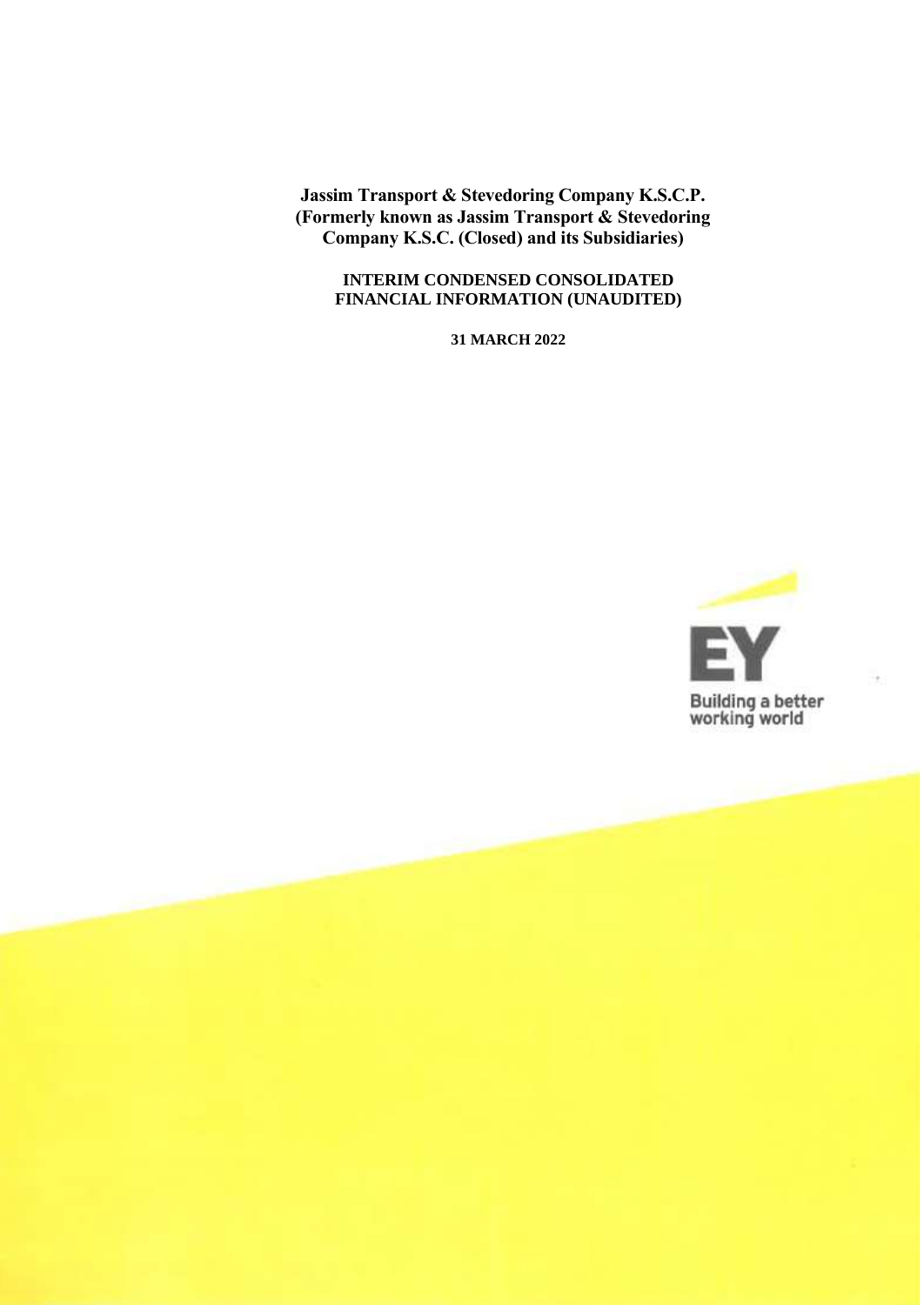

Ernst & Young Al Aiban, Al Osaimi & Partners P.O. Box 74, Safat 13001 Safat, Kuwait Baitak Tower, 18–20th Floor Safat Square Ahmed Al Jaber Street Kuwait

Tel: +965 2295 5000 / +965 2295 2880 Fax: +965 2245 6419

www.ey.com

#### **INDEPENDENT AUDITOR'S REVIEW REPORT ON INTERIM CONDENSED CONSOLIDATED FINANCIAL INFORMATION TO THE BOARD OF DIRECTORS OF JASSIM TRANSPORT & STEVEDORING COMPANY K.S.C.P.** (**FORMERLY KNOWN AS JASSIM TRANSPORT & STEVEDORING COMPANY K.S.C. (CLOSED))**

#### *Introduction*

We have reviewed the accompanying interim condensed consolidated statement of financial position of Jassim Transport & Stevedoring Company K.S.C.P. (Formerly known as Jassim Transport & Stevedoring Company K.S.C. (Closed)) ("the Parent Company") and its subsidiaries (collectively, the "Group") as at 31 March 2022, and the related interim condensed consolidated statement of income, interim condensed consolidated statement of comprehensive income, interim condensed consolidated statement of changes in equity and the interim condensed consolidated statement of cash flows for the three months period then ended. The management of the Parent Company is responsible for the preparation and presentation of this interim condensed consolidated financial information in accordance with International Accounting Standard IAS 34: Interim Financial Reporting ("IAS 34"). Our responsibility is to express a conclusion on this interim condensed consolidated financial information based on our review.

#### *Scope of Review*

We conducted our review in accordance with International Standard on Review Engagements 2410 'Review of Interim Financial Information Performed by the Independent Auditor of the Entity'. A review of interim financial information consists of making inquiries, primarily of persons responsible for financial and accounting matters, and applying analytical and other review procedures. A review is substantially less in scope than an audit conducted in accordance with International Standards on Auditing and consequently does not enable us to obtain assurance that we would become aware of all significant matters that might be identified in an audit. Accordingly, we do not express an audit opinion.

#### *Conclusion*

Based on our review, nothing has come to our attention that causes us to believe that the accompanying interim condensed consolidated financial information is not prepared, in all material respects, in accordance with IAS 34.

#### **Report on Other Legal and Regulatory Requirements**

Furthermore, based on our review, the interim condensed consolidated financial information is in agreement with the books of accounts of the Parent Company. We further report that, to the best of our knowledge and belief, we have not become aware of any violations of the Companies Law No. 1 of 2016, as amended, and its executive regulations, as amended, or of the Parent Company's Memorandum of Incorporation and Articles of Association, as amended, during the three-month period ended 31 March 2022 that might have had a material effect on the business of the Parent Company or on its financial position.

We further report that, during the course of our review, to the best of our knowledge and belief, we have not become aware of any material violations of the provisions of Law No. 7 of 2010 concerning the Capital Markets Authority and its related regulations during the three-month period ended 31 March 2022 that might have had a material effect on the business of the Parent Company or on its financial position.

WALEED A. AL OSAIMI LICENCE NO. 68 A EY AL AIBAN, AL OSAIMI & PARTNERS

12 May 2022 Kuwait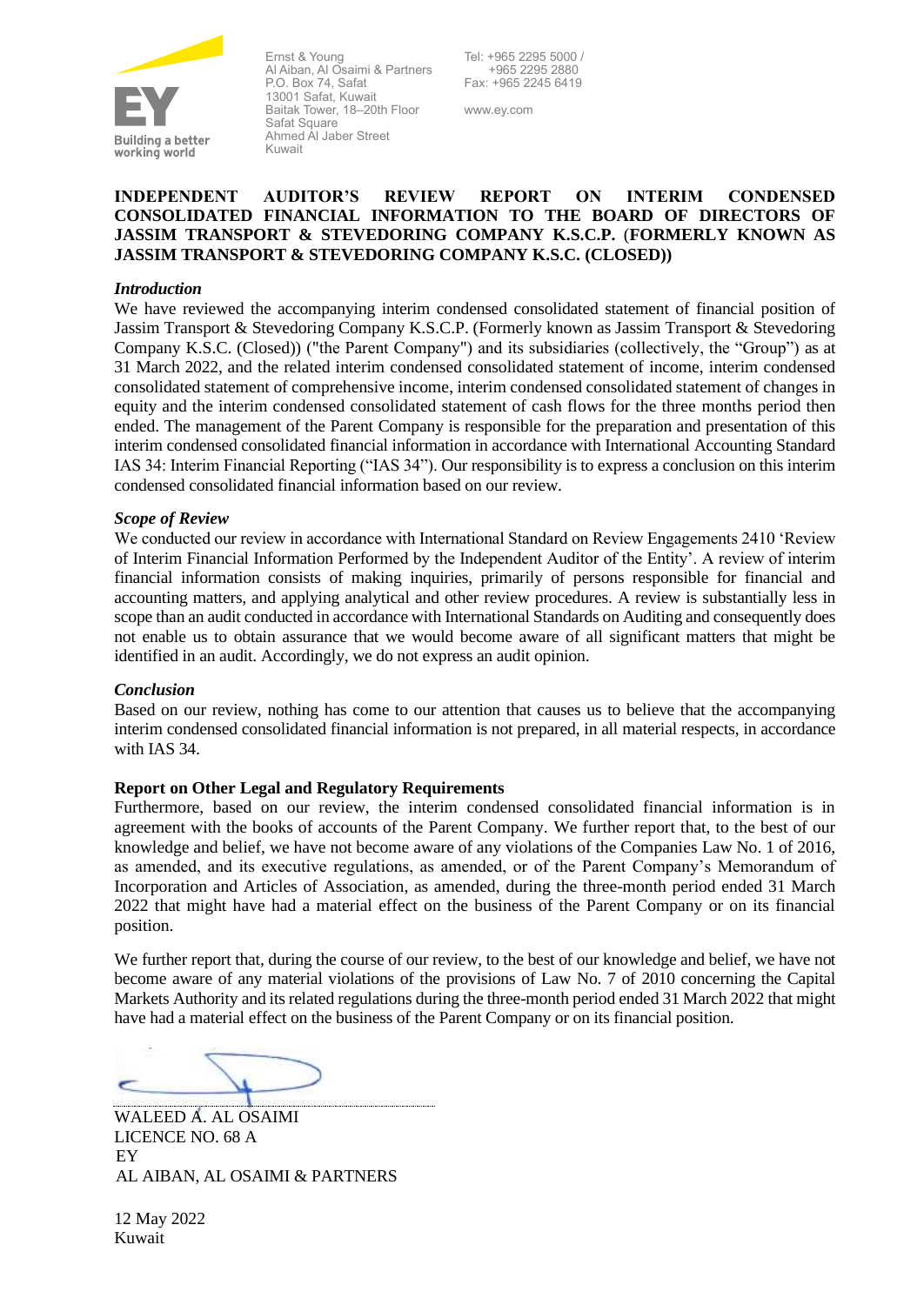### INTERIM CONDENSED CONSOLIDATED STATEMENT OF INCOME (UNAUDITED)

For the period ended 31 March 2022

|                                                           |             | Three months ended     |             |  |
|-----------------------------------------------------------|-------------|------------------------|-------------|--|
|                                                           |             |                        | 31 March    |  |
|                                                           |             | 2022                   | 2021        |  |
|                                                           | <b>Note</b> | $\mathbf{K}\mathbf{D}$ | KD          |  |
| Revenue from contracts with customers                     | 3           | 6,562,674              | 5,174,060   |  |
| Cost of revenue                                           |             | (4, 561, 723)          | (3,937,862) |  |
| <b>GROSS PROFIT</b>                                       |             | 2,000,951              | 1,236,198   |  |
| Other income                                              |             | 56,397                 | 36,460      |  |
| Administrative expenses                                   |             | (652, 537)             | (544, 417)  |  |
| Allowance for expected credit losses on trade receivables |             | (26, 228)              | (81,204)    |  |
| Finance costs                                             |             | (57, 854)              | (27, 417)   |  |
| <b>PROFIT BEFORE TAX AND DIRECTOR'S REMUNERATION</b>      |             | 1,320,729              | 619,620     |  |
| Contribution to Kuwait Foundation for                     |             |                        |             |  |
| the Advancement of Sciences (KFAS)                        |             | (13,039)               | (6,196)     |  |
| National Labour Support Tax (NLST)                        |             | (32, 860)              |             |  |
| Zakat                                                     |             | (13,039)               | (6,196)     |  |
| Directors' remuneration                                   |             | (6,000)                | (6,000)     |  |
| <b>PROFIT FOR THE PERIOD</b>                              |             | 1,255,791              | 601,228     |  |
| <b>BASIC AND DILUTED EARNINGS PER SHARE ATTRIBUTABLE</b>  |             |                        |             |  |
| TO EQUITY HOLDERS OF THE PARENT COMPANY (FILS)            | 10          | 8.37                   | 4.01        |  |
|                                                           |             |                        |             |  |

The attached notes 1 to 11 form part of this interim condensed consolidated financial information.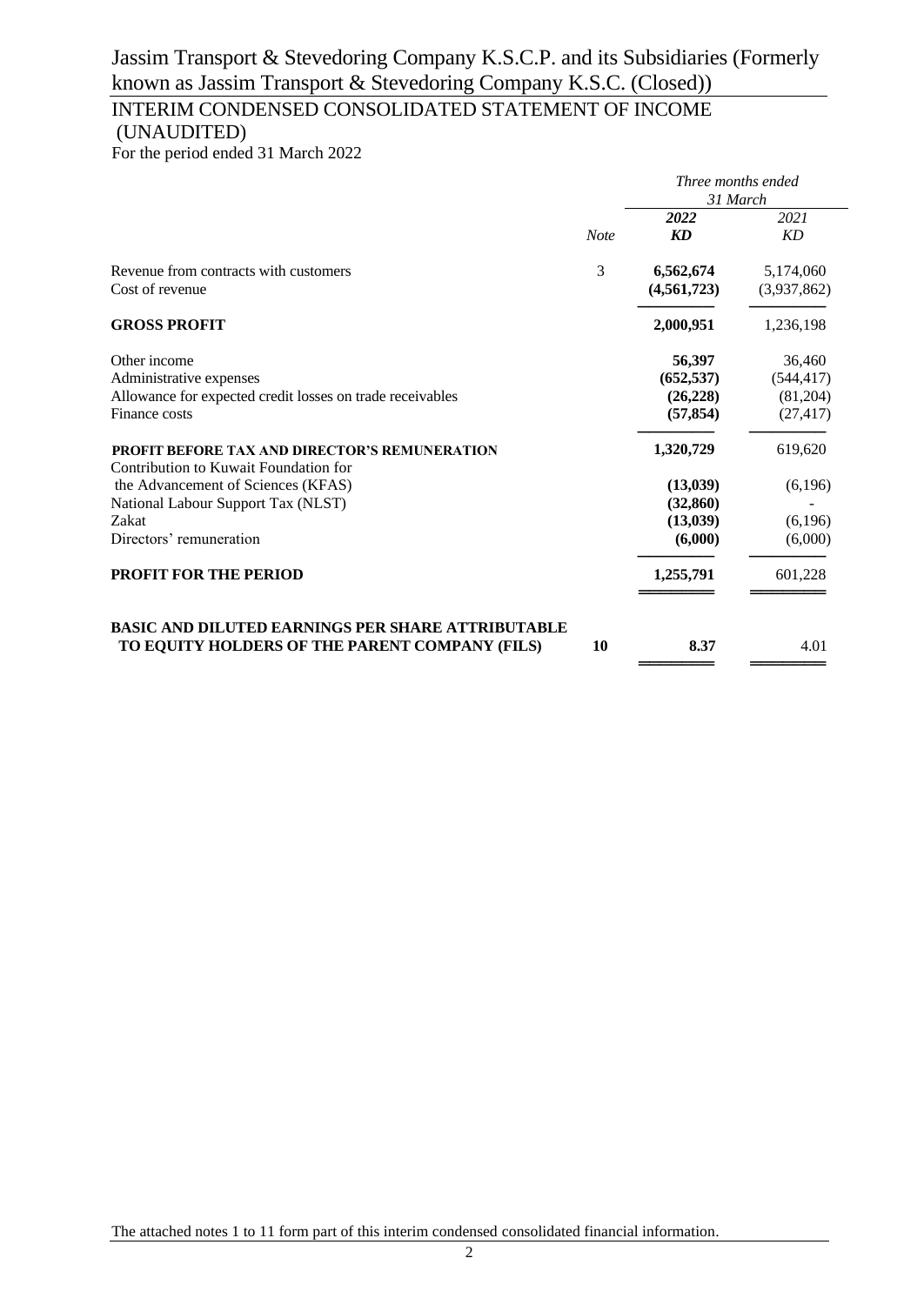# INTERIM CONDENSED CONSOLIDATED STATEMENT OF COMPREHENSIVE INCOME (UNAUDITED)

For the period ended 31 March 2022

|                                                                                                              | Three months ended 31 March |           |
|--------------------------------------------------------------------------------------------------------------|-----------------------------|-----------|
|                                                                                                              | 2022                        | 2021      |
|                                                                                                              | KD                          | KD.       |
| Profit for the period                                                                                        | 1,255,791                   | 601,228   |
| Other comprehensive loss:                                                                                    |                             |           |
| Items that are or may be subsequently reclassified to interim condensed<br>consolidated statement of income: |                             |           |
| Exchange difference on translation                                                                           | (194)                       | (557)     |
| Items that will not be subsequently reclassified to interim condensed consolidated<br>statement of income:   |                             |           |
| Unrealized gain on financial assets at fair value through other comprehensive                                |                             |           |
| income                                                                                                       | (8,047)                     | (49, 840) |
| Other comprehensive loss for the period                                                                      | (8,241)                     | (50, 397) |
| Total comprehensive income for the period                                                                    | 1,247,550                   | 550,831   |
|                                                                                                              |                             |           |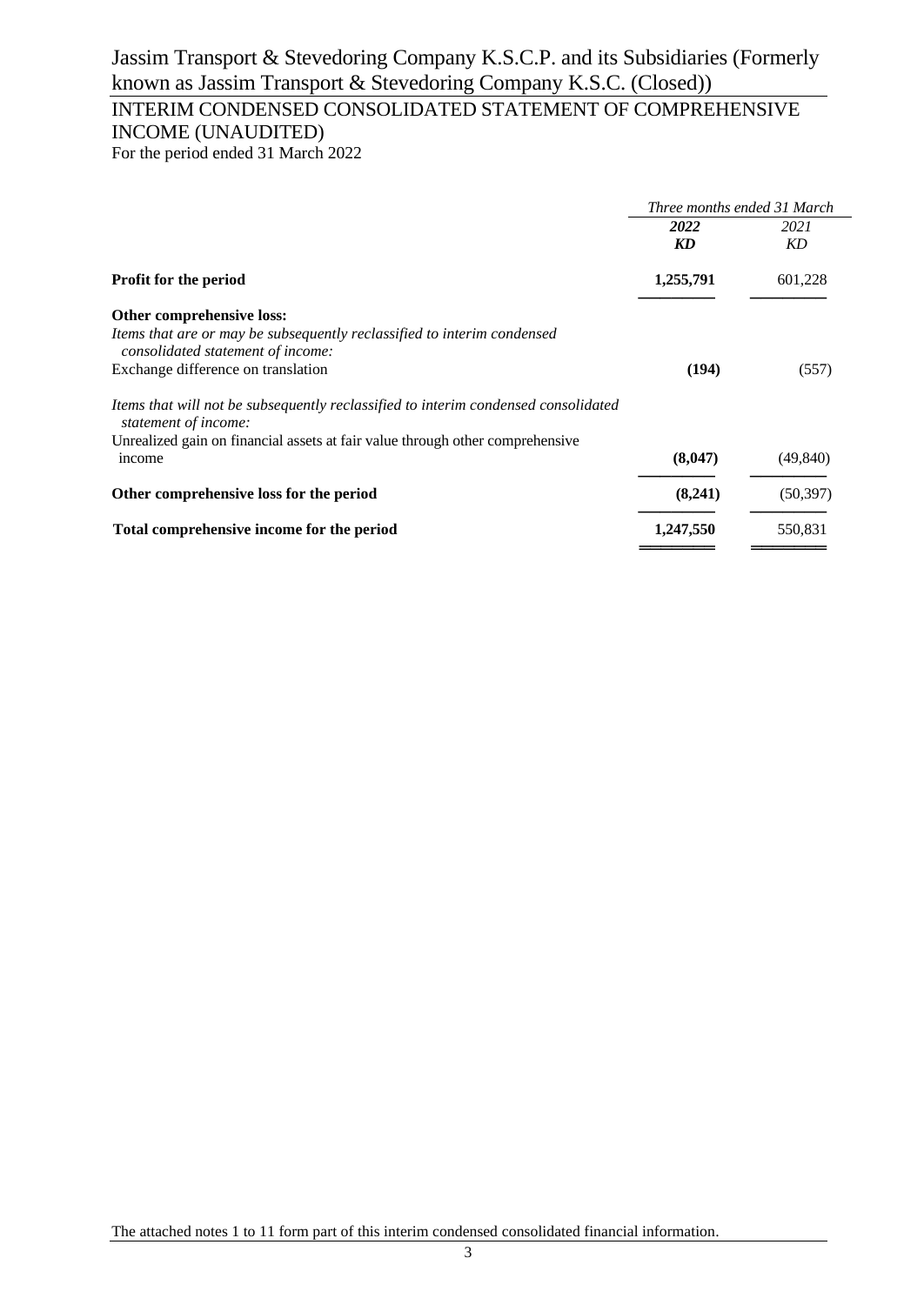# INTERIM CONDENSED CONSOLIDATED STATEMENT OF FINANCIAL

# POSITION (UNAUDITED)

For the period ended 31 March 2022

| of the period end<br><b>ASSETS</b>                                        | Notes          | 31 March<br>2022<br><b>KD</b> | (Audited)<br>31 December<br>2021<br>KD | 31 March<br>2021<br>KD  |
|---------------------------------------------------------------------------|----------------|-------------------------------|----------------------------------------|-------------------------|
| <b>Non-current assets</b>                                                 |                |                               |                                        |                         |
| Property and equipment<br>Right-of-use assets                             |                | 43,737,677<br>1,366,718       | 43,626,046<br>922,265                  | 36,958,814<br>1,190,439 |
|                                                                           |                | 45,104,395                    | 44,548,311                             | 38,149,253              |
| <b>Current assets</b>                                                     |                | 749,121                       | 737,697                                | 668,725                 |
| Inventories<br>Financial assets at fair value through other comprehensive |                |                               |                                        |                         |
| income                                                                    |                | 207,354                       | 215,401                                | 204,197                 |
| Account receivables and prepayments                                       |                | 8,449,896                     | 7,190,675                              | 7,181,743               |
| Cash and cash equivalents                                                 | $\overline{4}$ | 3,565,462                     | 3,075,687                              | 4,655,629               |
|                                                                           |                | 12,971,833                    | 11,219,460                             | 12,710,294              |
| <b>TOTAL ASSETS</b>                                                       |                | 58,076,228                    | 55,767,771                             | 50,859,547              |
| <b>EQUITY AND LIABILITIES</b>                                             |                |                               |                                        |                         |
| <b>Equity</b>                                                             |                |                               |                                        |                         |
| Share capital                                                             | 5              | 15,000,000                    | 15,000,000                             | 15,000,000              |
| Statutory reserve                                                         |                | 6,360,614                     | 6,360,614                              | 6,111,806               |
| Revaluation surplus                                                       |                | 10,489,850                    | 10,489,850                             | 8,843,850               |
| Fair value reserve                                                        |                | 100,674                       | 108,721                                | 97,517<br>(10,217)      |
| Foreign currency translation reserve<br>Retained earnings                 |                | (10, 269)<br>11,353,276       | (10,075)<br>12,497,485                 | 10,939,658              |
| <b>Total equity</b>                                                       |                | 43,294,145                    | 44,446,595                             | 40,982,614              |
| <b>Non-current liabilities</b>                                            |                |                               |                                        |                         |
| Employees' end of service benefits                                        |                | 1,623,293                     | 1,600,556                              | 1,563,890               |
| Loans and borrowings                                                      | 6              | 4,629,542                     | 4,629,542                              |                         |
| Lease liabilities                                                         |                | 755,346                       | 486,664                                | 612,382                 |
|                                                                           |                | 7,008,181                     | 6,716,762                              | 2,176,272               |
| <b>Current liabilities</b>                                                |                |                               |                                        |                         |
| Loans and borrowings                                                      | 6              | 514,393                       | 514,393                                |                         |
| Lease liabilities                                                         |                | 637,468                       | 457,712                                | 628,398                 |
| Account payables and accruals                                             |                | 6,622,041                     | 3,632,309                              | 7,072,263               |
|                                                                           |                | 7,773,902                     | 4,604,414                              | 7,700,661               |
| <b>Total liabilities</b>                                                  |                | 14,782,083                    | 11,321,176                             | 9,876,933               |
| TOTAL EQUITY AND LIABILITIES                                              |                | 58,076,228                    | 55,767,771                             | 50,859,547              |
|                                                                           |                |                               |                                        |                         |

Sheikh Ali Fawaz D. S. Al Sabah (Chairman)

20

Cer Cont

Rajeev Kulkarni (Chief Financial Officer)

corne

Adel Kohari (Chief Executive Officer)

The attached notes 1 to 11 form part of this interim condensed consolidated financial information.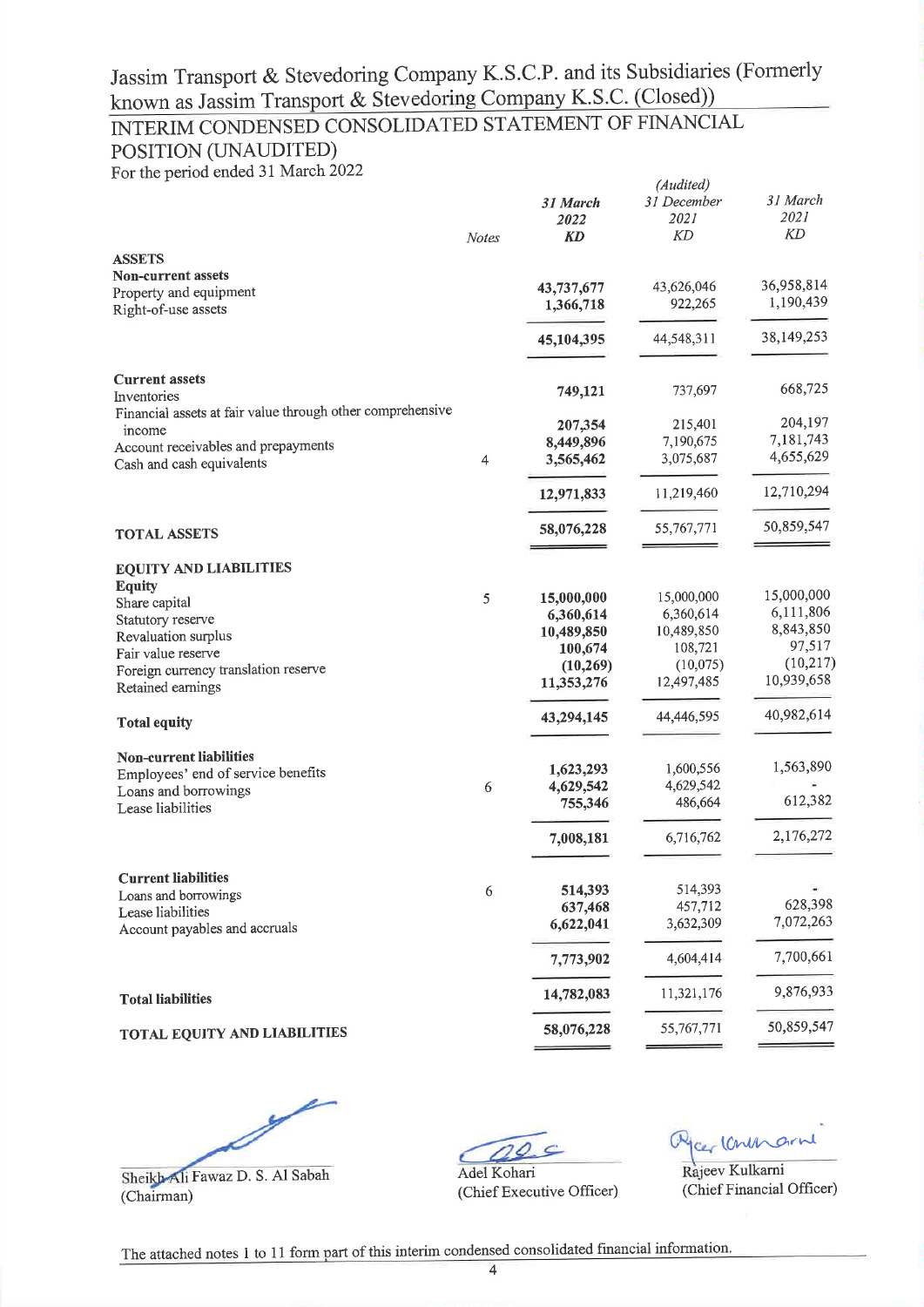INTERIM CONDENSED CONSOLIDATED STATEMENT OF CHANGES IN EQUITY (UNAUDITED) For the period ended 31 March 2022

|                                                                                                    | <b>Share</b><br>capital<br>KD | <i>Statutory</i><br>reserve<br>KD | Revaluation<br>surplus<br>KD | Fair<br>Value<br>reserve<br>KD | Foreign currency<br>translation<br>reserve<br>KD | Retained<br>Earnings<br>KD | <b>Total</b><br>KD                   |
|----------------------------------------------------------------------------------------------------|-------------------------------|-----------------------------------|------------------------------|--------------------------------|--------------------------------------------------|----------------------------|--------------------------------------|
| As at 1 January 2022 (Audited)<br>Profit for the period<br>Other comprehensive loss for the period | 15,000,000                    | 6,360,614                         | 10,489,850                   | 108,721<br>(8,047)             | (10,075)<br>(194)                                | 12,497,485<br>1,255,791    | 44,446,595<br>1,255,791<br>(8,241)   |
| Total comprehensive (loss) income for the period<br>Dividend (Note 5)                              |                               |                                   |                              | (8,047)                        | (194)                                            | 1,255,791<br>(2,400,000)   | 1,247,550<br>(2,400,000)             |
| <b>As at 31 March 2022</b>                                                                         | 15,000,000                    | 6,360,614                         | 10,489,850                   | 100,674                        | (10,269)                                         | 11,353,276                 | 43,294,145                           |
|                                                                                                    | <b>Share</b><br>capital<br>KD | Statutory<br>reserve<br>KD        | Revaluation<br>surplus<br>KD | Fair<br>Value<br>reserve<br>KD | Foreign currency<br>translation<br>reserve<br>KD | Retained<br>earnings<br>KD | Total<br>KD                          |
| As at 1 January 2021 (Audited)<br>Profit for the period<br>Other comprehensive loss for the period | 15,000,000                    | 6,111,806                         | 8,843,850                    | 147,357<br>(49, 840)           | (9,660)<br>(557)                                 | 13,338,430<br>601,228      | 43, 431, 783<br>601,228<br>(50, 397) |
| Total comprehensive (loss) income for the period<br>Dividend (Note 5)                              |                               |                                   |                              | (49, 840)                      | (557)                                            | 601,228<br>(3,000,000)     | 550,831<br>(3,000,000)               |
| As at 31 March 2021                                                                                | 15,000,000                    | 6,111,806                         | 8,843,850                    | 97,517                         | (10,217)                                         | 10,939,658                 | 40,982,614                           |

The attached notes 1 to 11 form part of this interim condensed consolidated financial information.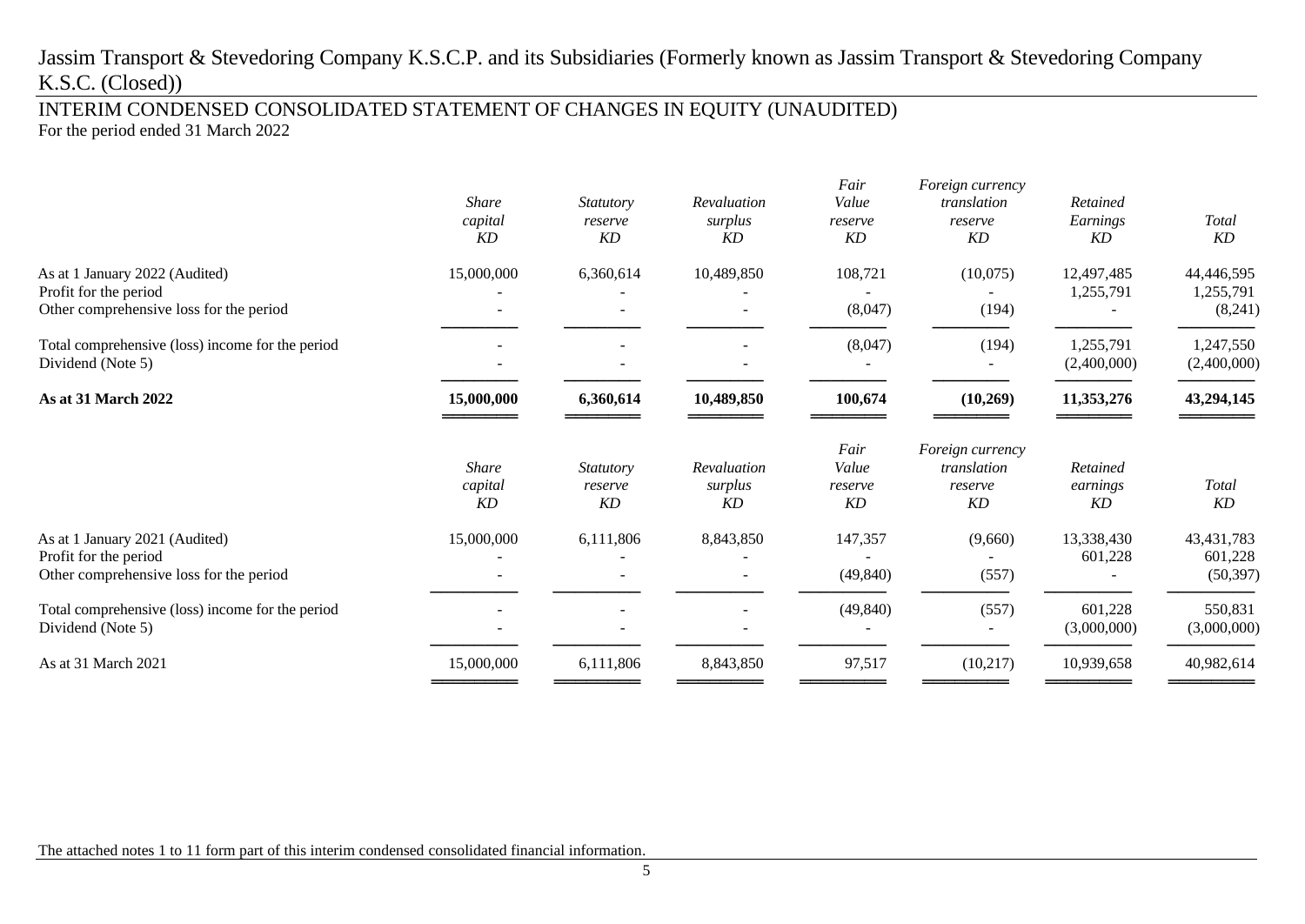# INTERIM CONDENSED CONSOLIDATED STATEMENT OF CASH FLOWS (UNAUDITED)

For the period ended 31 March 2022

|                                                                            |             |             | Three months ended 31 March |
|----------------------------------------------------------------------------|-------------|-------------|-----------------------------|
|                                                                            |             | 2022        | 2021                        |
|                                                                            | <b>Note</b> | KD          | KD                          |
|                                                                            |             |             |                             |
| <b>OPERATING ACTIVITIES</b>                                                |             |             |                             |
| Profit for the period before tax and after directors' remuneration         |             | 1,314,729   | 613,620                     |
| Non-cash adjustments to reconcile profit for the period to net cash flows: |             |             |                             |
| Gain on disposal of property and equipment                                 |             |             | (13,316)                    |
| Gain on termination of lease                                               |             |             | (1,461)                     |
| Depreciation                                                               |             | 1,213,759   | 1,046,782                   |
| Amortization on right of use asset                                         |             | 167,255     | 169,191                     |
| Provision for employees' end of service benefits                           |             | 62,768      | 70,229                      |
| Allowance for expected credit losses on trade receivables                  |             | 26,228      | 81,204                      |
| Interest income                                                            |             | (8,193)     | (7,704)                     |
| Finance costs                                                              |             | 57,854      | 27,417                      |
|                                                                            |             | 2,834,400   | 1,985,962                   |
| Working capital changes:                                                   |             |             |                             |
| Inventories                                                                |             | (11, 424)   | (59, 932)                   |
| Account receivables and prepayments                                        |             | (1,285,133) | 653,804                     |
| Account payables and accruals                                              |             | 530,794     | (553, 113)                  |
| Cash flows from operations                                                 |             | 2,068,637   | 2,026,721                   |
| Employees' end of service benefits paid                                    |             | (40,321)    | (12,505)                    |
| Net cash flows from operating activities                                   |             | 2,028,316   | 2,014,216                   |
|                                                                            |             |             |                             |
| <b>INVESTING ACTIVITIES</b>                                                |             |             |                             |
| Purchase of property and equipment                                         |             | (1,289,671) | (1,142,147)                 |
| Proceeds from disposal of property and equipment                           |             |             | 22,657                      |
| Net movement in fixed deposits with original maturities more than three    |             |             |                             |
| months                                                                     |             | 500,000     | 500,000                     |
| Interest income received                                                   |             | 8,193       | 7,704                       |
| Net cash flows used in investing activities                                |             | (781, 478)  | (611,786)                   |
|                                                                            |             |             |                             |
| <b>FINANCING ACTIVITIES</b>                                                |             | (42, 815)   |                             |
| Finance costs paid                                                         |             | (15,039)    | (10,969)                    |
| Finance costs paid on lease liabilities                                    |             |             | (16, 448)                   |
| Lease payments of principal amounts                                        |             | (163,292)   | (163, 414)                  |
| Net cash flows used in financing activities                                |             | (221, 146)  | (190, 831)                  |
| NET INCREASE IN CASH AND CASH EQUIVALENTS                                  |             | 1,025,692   | 1,211,599                   |
| Effect of foreign currency translation                                     |             | (35, 917)   | 17,253                      |
| Cash and cash equivalents at 1 January                                     |             | 2,575,687   | 3,426,777                   |
|                                                                            |             |             |                             |
| <b>CASH AND CASH EQUIVALENTS AT 31 March</b>                               | 4           | 3,565,462   | 4,655,629                   |
| <b>Non-cash transactions</b>                                               |             |             |                             |
| Additions to right-of-use assets                                           |             | 627,103     | 333,862                     |
| Additions to lease liabilities                                             |             | (627, 103)  | (333, 862)                  |
|                                                                            |             |             |                             |
|                                                                            |             |             |                             |
|                                                                            |             |             |                             |

The attached notes 1 to 11 form part of this interim condensed consolidated financial information.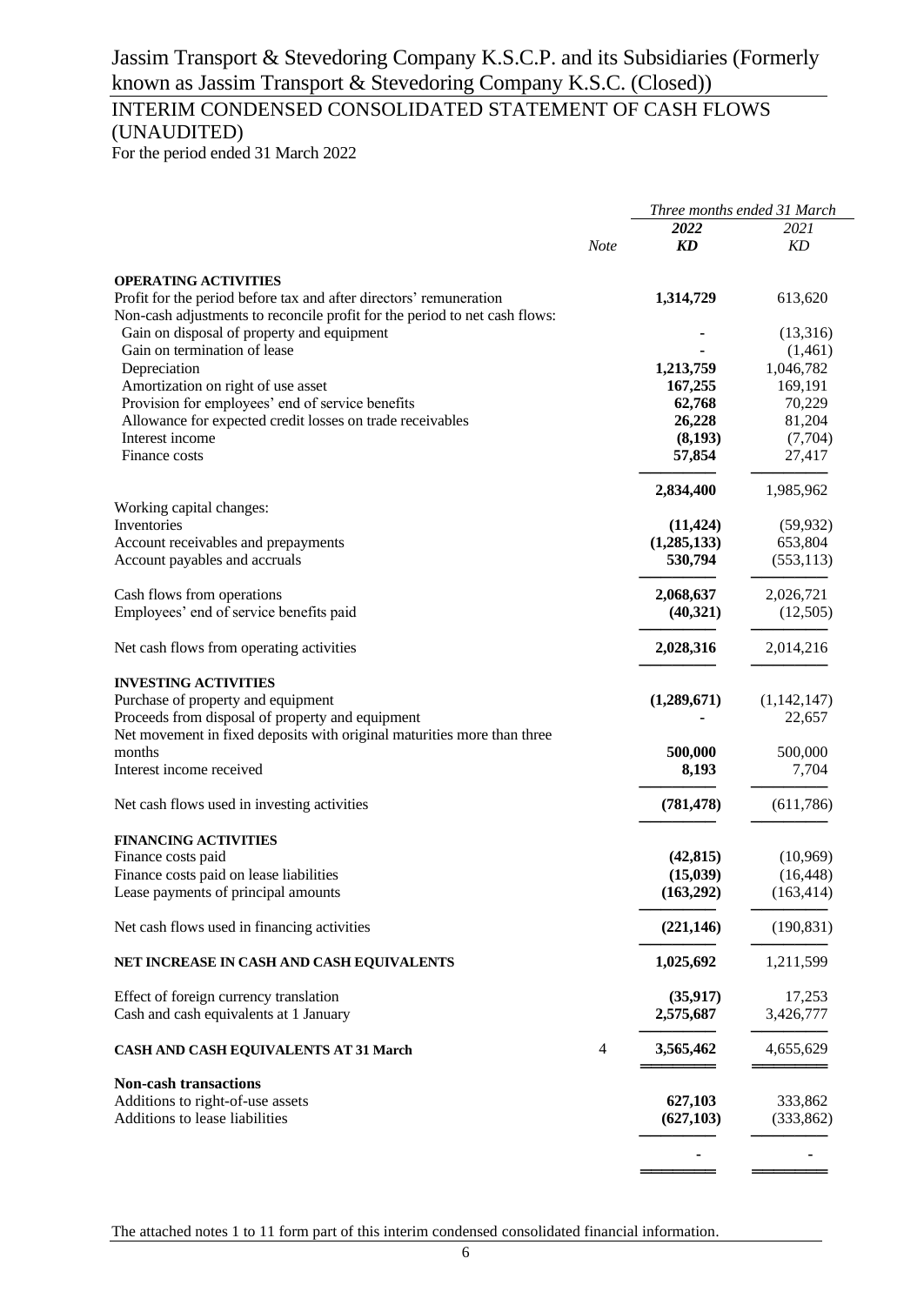NOTES TO INTERIM CONDENSED CONSOLIDATED FINANCIAL INFORMATION (UNAUDITED)

31 March 2022

#### **1 INCORPORATION AND ACTIVITIES**

The interim condensed consolidated financial information of Jassim Transport & Stevedoring Company K.S.C.P. (Formerly known as Jassim Transport & Stevedoring Company K.S.C. (Closed)) (the "Parent Company") and its subsidiaries (collectively, the "Group"), for the period ended 31 March 2022 were authorised for issue in accordance with a resolution of the Parent Company's Board of Directors on 12 May 2022.

The registered head office of the Parent Company is at Mirqab, Area No 1, Building No 8, Saleh Sulaiman Al Jarah Real Estate Complex, Office 2, 5<sup>th</sup> floor, P.O. Box 22801, Safat 13089, Kuwait. The Parent Company is registered and incorporated in Kuwait on 25 May 1979. The shares of the Parent Company became listed on the Boursa Kuwait on 17 October 2021, therefore the name of the Parent Company was changed to Jassim Transport & Stevedoring Company K.S.C.P. subsequent to the reporting period. The commercial register of the Parent Company was amended to reflect this change on 12 May 2022.

The Parent Company is a subsidiary of Qurain Petrochemical Industries Company K.S.C.P. (the "Ultimate Parent Company"), a Company listed on the Kuwait stock exchange.

The activities of the Parent Company as per the Articles of Association comprise of the following:

- 1. Carry out all road transport operations outside the State of Kuwait and in particular operations related to carrying passengers by any mean of land transportation.
- 2. Buy, sell, rent, hire and import all kinds of trucks, vehicles, equipment and machinery, light and heavy, and any necessary mean for stevedoring, land , sea materials transportation inside and outside Kuwait.
- 3. Develop any private road transport industry or related to it (after getting the approval of the Public Authority for Industry).
- 4. Clearance, shipping and stevedoring operations for imported and issued goods and packaging goods of all kinds.
- 5. Participate in the management, operation and maintenance and the establishment of maritime and land ports and container terminals related to this activity.
- 6. Practicing all e-commerce activities, according to the company's activity.
- 7. Build and rent the necessary buildings for services and crafts related to stevedoring and land and maritime transport.
- 8. Shipping and services of all kinds of vessels and supply ships and ships agents for companies.
- 9. Provide all transportation and airport management services, which include ground support services for passengers, aircraft and aviation-related goods.
- 10. Owns moveable property and real estate to conduct its operations in the permissible limits according to the law.
- 11. Using the available funds of the Parent Company by investing them in financial portfolios managed by specialized authorities and companies.
- 12. Stevedoring services, loading and unloading ships and maritime transport.
- 13. Perform all road transport operations, transporting goods and various materials inside and outside the State of Kuwait. Especially, operations related to the transport of general cargo and bulk fuel, water and precious chemical materials by any mean of transportation.
- 14. Owns stocks and bonds for the Parent Company account only (Parent Company may have an interest or participate in any way with bodies engaged in similar activities or which may assist in achieving its objectives in Kuwait or abroad and it may arise or participates or buy these bodies or join them in their equity).The Parent Company may perform the aforementioned activities within or outside the State of Kuwait as a legal entity or as an agent.
- 15. Renting, leasing, setting up and managing warehouses in all its forms and supplying them with the necessary fixtures.
- 16. Storing goods in accordance with the presentation system under customs supervision inside or outside the customs areas.
- 17. Metal-turning points, blacksmithing workshops, assembling engines, generators, electrical transformers, and electrical distribution and control devices after the approval of the Public Authority for Industry.

The Parent Company may perform other similar, complementary or connected activities to its main activities.

The consolidated financial statements of the Group for the year ended 31 December 2021 were approved by the shareholders of the Parent Company in the Annual General Meeting held on 31 March 2022.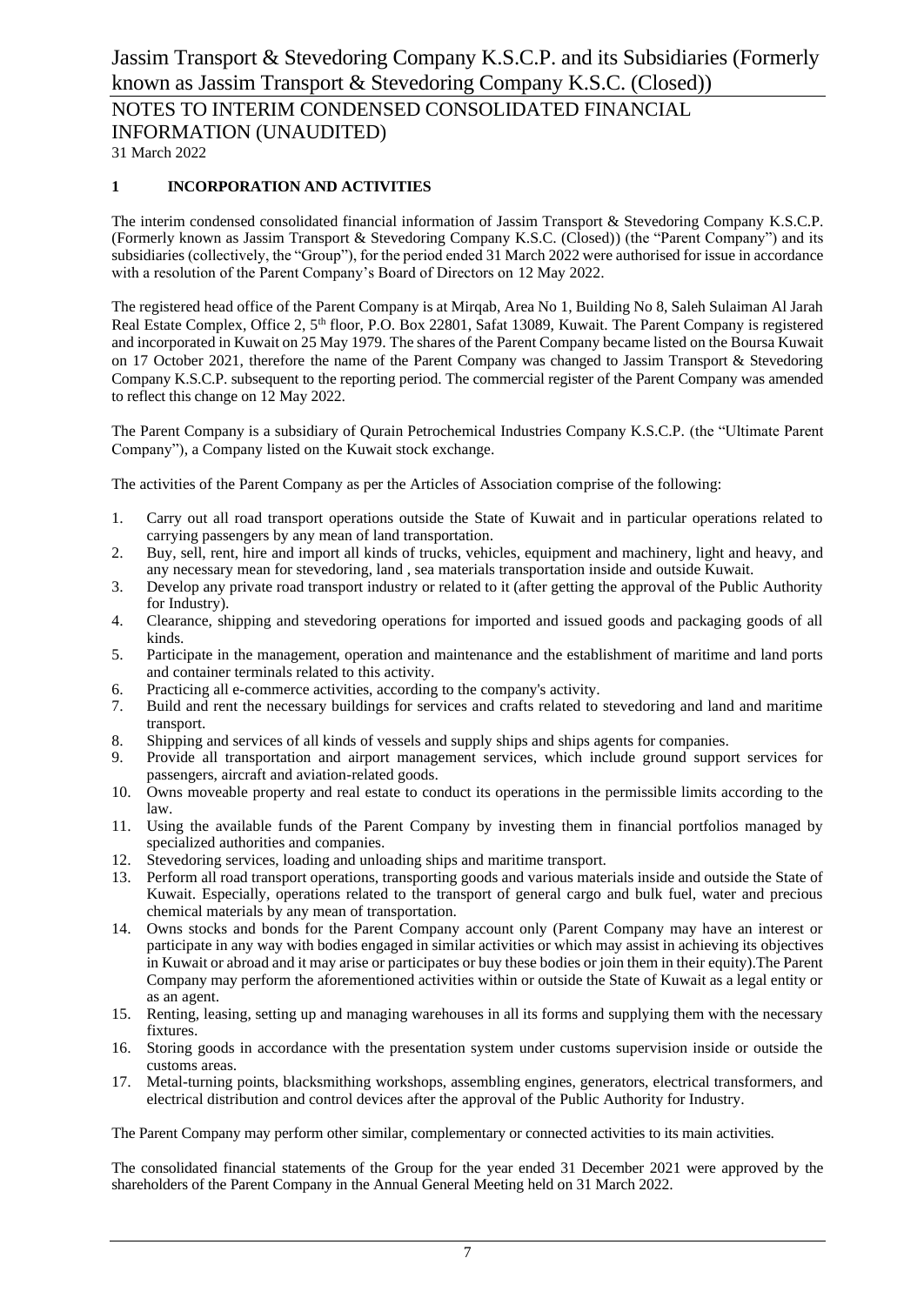NOTES TO INTERIM CONDENSED CONSOLIDATED FINANCIAL INFORMATION (UNAUDITED)

31 March 2022

#### **2 BASIS OF PREPARATION AND CHANGES TO THE GROUP'S ACCOUNTING POLICIES**

#### **2.1 Basis of Preparation**

The interim condensed consolidated financial information of the Group has been prepared in accordance with International Accounting Standard 34 *"Interim Financial Reporting"*. The accounting policies used in the preparation of these interim condensed consolidated financial information are consistent with those used in the preparation of the annual consolidated financial statements for the year ended 31 December 2021.

The Group has not early adopted any other standard, interpretation or amendment that has been issued or not yet effective. Other amendments to IFRSs which are effective for annual accounting period starting from 1 January 2022 did not have any material impact on the accounting policies, financial position or performance of the Group.

The interim condensed consolidated financial information does not include all the information and disclosures required in the annual consolidated financial statements prepared in accordance with International Financial Reporting Standards and should be read in conjunction with the Group's annual consolidated financial statements for the year ended 31 December 2021.

In addition, results for the three months period ended 31 March 2022 are not necessarily indicative of the results that may be expected for the financial year ending 31 December 2022. In the opinion of management, all adjustments (consisting of normal recurring accruals) considered necessary for a fair presentation have been included.

#### **3 REVENUE**

Set out below is the disaggregation of the Group's revenue from contracts with customers based on type of services and equipment:

|                                                    |           | Three months ended 31 March |
|----------------------------------------------------|-----------|-----------------------------|
|                                                    | 2022      | 2021                        |
|                                                    | KD        | KD                          |
| Transportation                                     | 943,744   | 844,016                     |
| Stevedoring                                        | 2,370,396 | 1,764,419                   |
| Leasing equipment                                  | 3,143,822 | 2,409,115                   |
| Warehousing                                        | 104,712   | 156,510                     |
|                                                    | 6,562,674 | 5,174,060                   |
| Timing of revenue recognition                      |           |                             |
| Services transferred over time                     | 6,562,674 | 5,174,060                   |
| <b>Total revenue from contracts with customers</b> | 6,562,674 | 5,174,060                   |
| <b>Geographical markets</b>                        |           |                             |
| Kuwait                                             | 5,969,306 | 4,556,762                   |
| Qatar                                              | 398,317   | 427,897                     |
| Saudi                                              | 195,051   | 189,401                     |
| Total revenue from contracts with customers        | 6,562,674 | 5,174,060                   |
|                                                    |           |                             |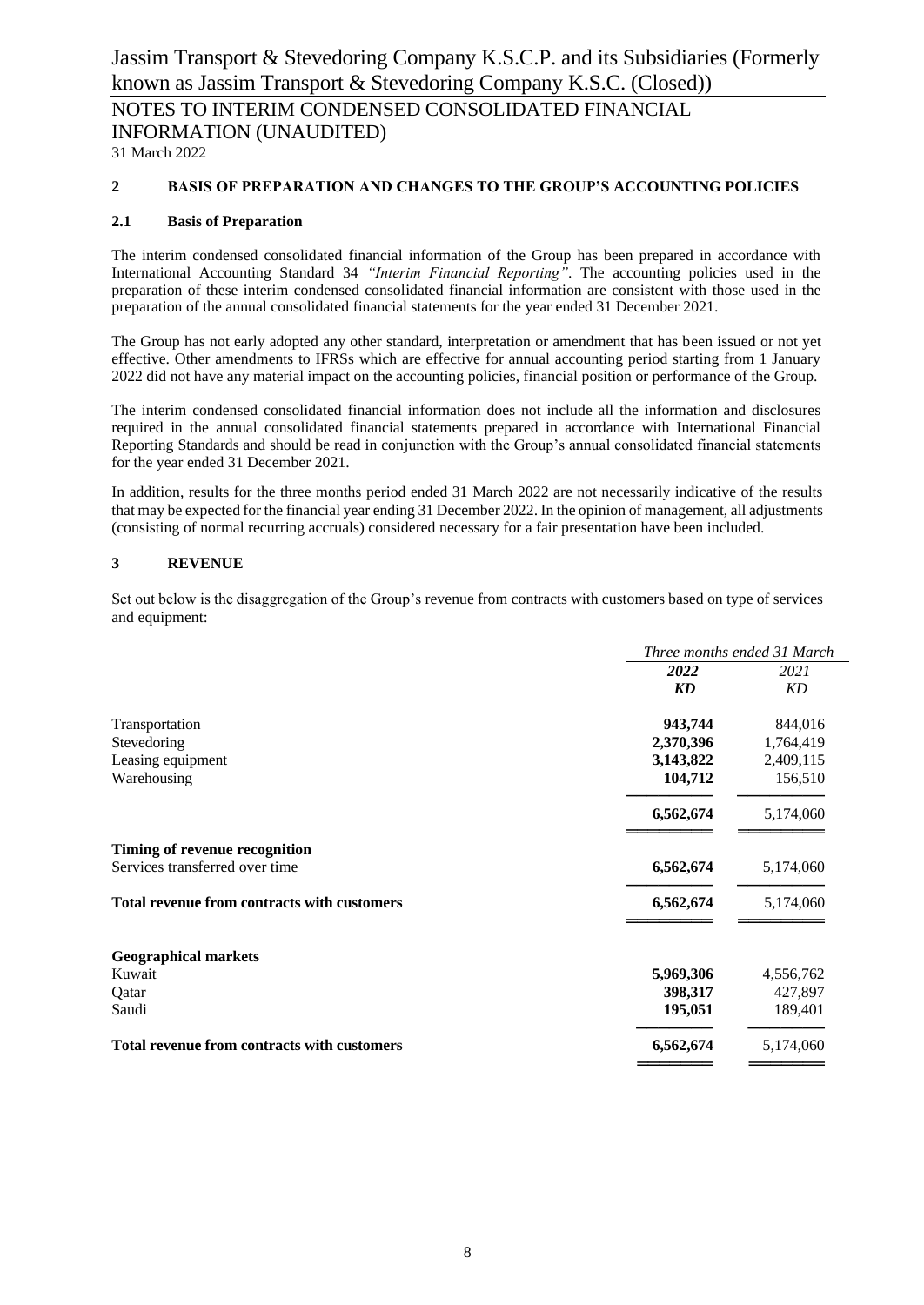### NOTES TO INTERIM CONDENSED CONSOLIDATED FINANCIAL INFORMATION (UNAUDITED)

31 March 2022

#### **4 CASH AND CASH EQUIVALENTS**

Cash and cash equivalents included in the interim condensed consolidated statement of cash flows consist of the following:

|                                                                                                    | (Audited)              |                           |                        |
|----------------------------------------------------------------------------------------------------|------------------------|---------------------------|------------------------|
|                                                                                                    | 31 March<br>2022<br>KD | 31 December<br>2021<br>KD | 31 March<br>2021<br>KD |
|                                                                                                    |                        |                           |                        |
| Bank balances and cash                                                                             | 1,765,462              | 1,025,687                 | 1,605,629              |
| Fixed deposits                                                                                     | 1,800,000              | 2,050,000                 | 3,050,000              |
| Cash and cash equivalents as per interim condensed consolidated<br>statement of financial position | 3,565,462              | 3,075,687                 | 4,655,629              |
| Fixed deposits with original maturities more than three months                                     |                        | (500,000)                 |                        |
| Cash and cash equivalents as per interim condensed consolidated<br>statement of cash flows         | 3,565,462              | 2,575,687                 | 4,655,629              |
|                                                                                                    |                        |                           |                        |

Fixed deposits yield an average effective interest rate (EIR) ranging between 1.3 % to 2% (31 December 2021: 1 % to 2 % and 31 March 2021: 1.2% to 1.5%) per annum.

Fixed deposits amounting to KD 50,000 (31 December 2021: KD 50,000 and 31 March 2021: KD 50,000) are held as collateral securities against other credit facilities granted to the Group (Note 8).

#### **5 EQUITY**

#### *a) Share Capital*

The Parent Company's authorised, issued and fully paid capital consists of 150,000,000 (31 December 2021: 150,000,000 and 31 March 2021: 150,000,000) shares of 100 fils (31 December 2021: 100 fils and 31 March 2021: 100 fils) each, which were fully paid in cash.

#### *b) Dividends*

Proposed dividends on ordinary shares are not recognised as a liability as at 31 December since they have been approved at the annual general meeting subsequent to the reporting date.

The Board of Directors in their meeting held on 10 March 2022, proposed distribution of cash dividend of 16 fils per share aggregating to KD 2,400,000 in respect of the year ended 31 December 2021 (2020: cash dividend of 20 fils per share aggregating to KD 3,000,000), to be paid from utilizing retained earnings.

The Annual general Meeting (AGM) of the shareholders held on 31 March 2022 has approved the cash dividend of 16 fils per share aggregating to KD 2,400,000 for the year ended 31 December 2021 (2020: cash dividend of 20 fils per share aggregating to KD 3,000,000), to be paid from utilizing retained earnings.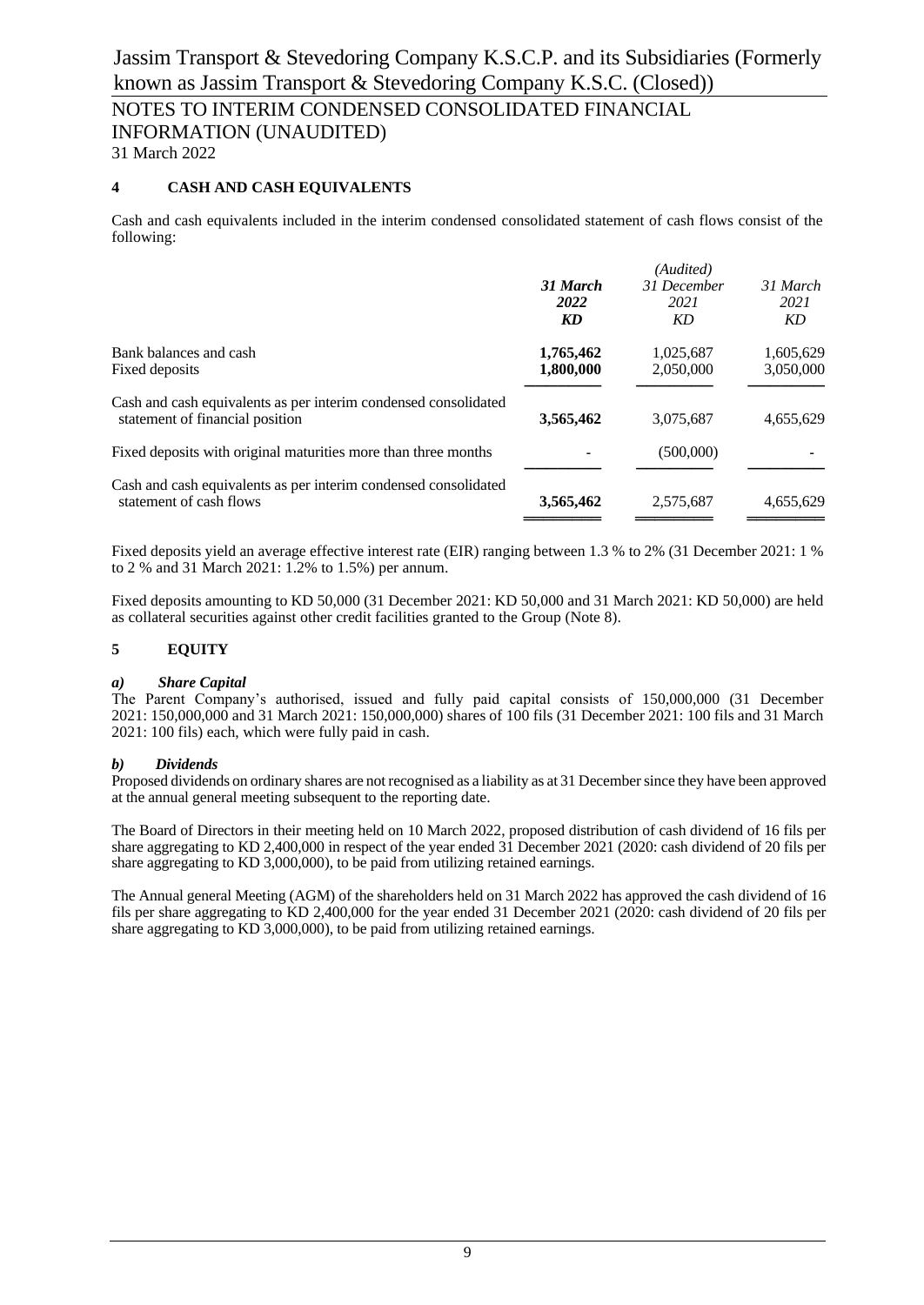# NOTES TO INTERIM CONDENSED CONSOLIDATED FINANCIAL INFORMATION (UNAUDITED)

31 March 2022

#### **6 LOANS AND BORROWINGS**

|                     |           | (Audited)   |          |
|---------------------|-----------|-------------|----------|
|                     | 31 March  | 31 December | 31 March |
|                     | 2022      | 2021        | 2021     |
|                     | KD        | KD          | KD       |
| Murabaha payables:  |           |             |          |
| Current portion     | 514,393   | 514,393     |          |
| Non-current portion | 4,629,542 | 4,629,542   |          |
|                     | 5,143,935 | 5,143,935   |          |
|                     |           |             |          |

The amounts payable under Murabaha agreements are repayable within 1 to 5 years. The amount due is settled on a deferred payment basis and carry profit at 2.625% per annum (31 December 2021: 2.625%, 31 March 2021: Nil). Murabaha payables is obtained from a local Islamic bank.

#### **7 RELATED PARTY TRANSACTIONS**

Related parties represent shareholders, key management personnel of the Parent Company and entities controlled, jointly controlled or significantly influenced by such parties. Pricing policies and terms of these transactions are approved by the Parent Company's management.

Transactions with related parties are as follows:

|                                                                    |                     |                                  | 31 March<br>2022 | 31 March<br>2021 |
|--------------------------------------------------------------------|---------------------|----------------------------------|------------------|------------------|
|                                                                    |                     | <b>Other</b><br>affiliates<br>KD | KD               | KD               |
| Interim condensed consolidated statement of income:                |                     |                                  |                  |                  |
| Revenue                                                            |                     | 79,212                           | 79,212           | 110,522          |
| Tickets charges                                                    |                     |                                  |                  | 351              |
| Other charges                                                      |                     | 525                              | 525              | 25,940           |
| Board remuneration                                                 |                     | 6,000                            | 6,000            | 6,000            |
|                                                                    |                     |                                  | (Audited)        |                  |
|                                                                    |                     | 31 March                         | 31 December      | 31 March         |
|                                                                    | <b>Shareholders</b> | 2022                             | 2021             | 2021             |
|                                                                    | KD                  | KD                               | KD               | KD               |
| Interim condensed consolidated statement<br>of financial position: |                     |                                  |                  |                  |
| Amount due from a related party                                    |                     |                                  |                  | 66,556           |
| <b>Other transactions</b>                                          |                     |                                  |                  |                  |
| Purchases of property and equipment, spares                        |                     |                                  |                  |                  |
| and consumables                                                    |                     |                                  |                  | (5,529)          |
|                                                                    |                     |                                  |                  |                  |

#### **Compensation of key management personnel**

Key management personnel comprise of the key members of management having authority and responsibility for planning, directing and controlling the activities of the Group.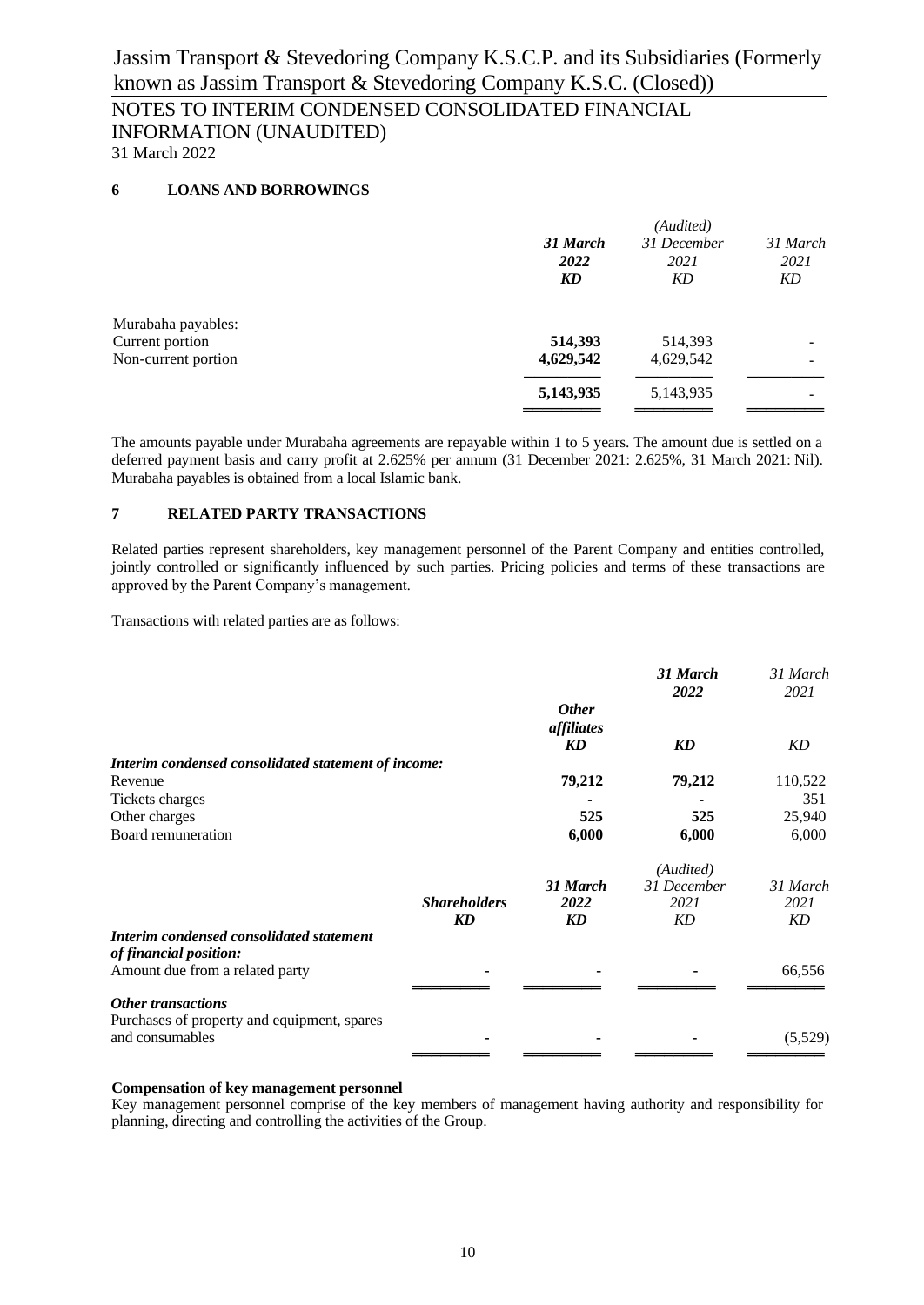### NOTES TO INTERIM CONDENSED CONSOLIDATED FINANCIAL INFORMATION (UNAUDITED)

31 March 2022

#### **7 RELATED PARTY TRANSACTIONS (continued)**

The remuneration to key management personnel during the period was as follows:

|                                       |        | Three months ended 31 March |  |  |
|---------------------------------------|--------|-----------------------------|--|--|
|                                       | 2022   | 2021                        |  |  |
|                                       | KD     | KD                          |  |  |
| Salaries and other short-term benefit | 86,886 | 87,556                      |  |  |
| Directors' remuneration               | 6,000  | 6,000                       |  |  |
| Employees' end of service benefits    | 4,935  | 4,972                       |  |  |
|                                       | 97,821 | 98.528                      |  |  |
|                                       |        |                             |  |  |

|                                   | Balance outstanding as at                                   |           |         |
|-----------------------------------|-------------------------------------------------------------|-----------|---------|
|                                   |                                                             | (Audited) |         |
|                                   | 31 December<br>31 March<br>31 March<br>2022<br>2021<br>2021 |           |         |
|                                   |                                                             |           |         |
|                                   | KD                                                          | KD        | KD      |
| Salaries and short-term benefits  | 63,268                                                      | 63,326    | 53,130  |
| Employees end of service benefits | 109,296                                                     | 99.317    | 89,284  |
|                                   | 172,564                                                     | 162,644   | 142,414 |
|                                   |                                                             |           |         |

#### **8 COMMITMENTS AND CONTINGENCIES**

The Group has following commitments and contingent liabilities:

|                      |           | (Audited)   |           |
|----------------------|-----------|-------------|-----------|
|                      | 31 March  | 31 December | 31 March  |
|                      | 2022      | 2021        | 2021      |
|                      | KD        | KD          | KD        |
| <b>Commitments</b>   |           |             |           |
| Letters of credit    | 1,527,330 | ٠           | 5,569,401 |
|                      |           |             |           |
| <b>Contingencies</b> |           |             |           |
| Letters of guarantee | 2,573,201 | 2,713,689   | 3,476,330 |
|                      |           |             |           |

Certain fixed deposits are held as collateral security against letter of guarantee issued. (Note 4).

#### **9 FAIR VALUES OF FINANCIAL INSTRUMENTS**

#### **Fair value hierarchy**

The fair value of foreign quoted investment carried at fair value through other comprehensive income as at 31 March 2022 amounting to KD 207,354 (31 December 2021: KD 215,401 and 31 March 2021: KD 204,197) is categorised under level 1 of the fair value hierarchy.

For financial instruments quoted in an active market, fair value is determined by reference to quoted market prices. Bid prices are used for assets and offer prices are used for liabilities.

The fair values of financial instruments are not materially different from their carrying values. For financial assets and financial liabilities that are liquid or having a short-term maturity (less than twelve months) it is assumed that the carrying amounts approximate to their fair value.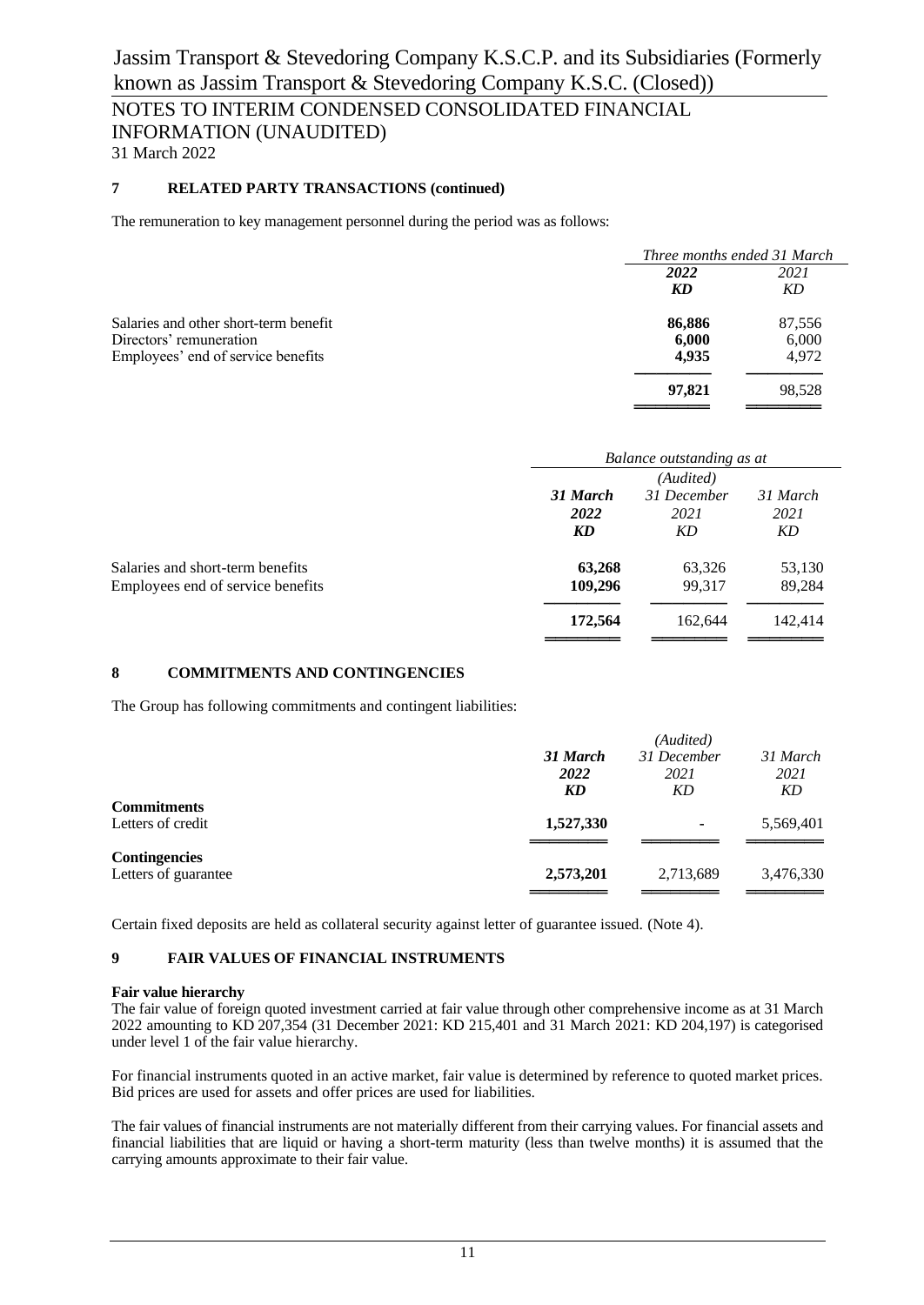### NOTES TO INTERIM CONDENSED CONSOLIDATED FINANCIAL INFORMATION (UNAUDITED)

31 March 2022

#### **10 EARNINGS PER SHARE (EPS)**

Basic EPS amounts are calculated by dividing the profit for the period attributable to ordinary equity holders of the Parent Company by the weighted average number of ordinary shares outstanding during the period. Diluted EPS is calculated by dividing the (loss) profit attributable to ordinary equity holders of the Parent Company by the weighted average number of ordinary shares outstanding during the period plus the weighted average number of ordinary shares that would be issued on conversion of all the dilutive potential ordinary shares into ordinary shares. There is no impact from dilutive instruments outstanding, basic and diluted EPS are identical.

|                                               | Three months ended 31 March |             |
|-----------------------------------------------|-----------------------------|-------------|
|                                               | 2022                        | 2021        |
|                                               | KD                          | KD          |
| Profit for the period (KD)                    | 1,255,791                   | 601,228     |
| Weighted average number of shares outstanding |                             |             |
| during the period                             | 150,000,000                 | 150,000,000 |
| Basic and diluted earnings per share (fils)   | 8.37                        | 4.01        |
|                                               |                             |             |

There have been no transactions involving ordinary shares between the reporting date and the date of authorisation of this interim condensed consolidated financial information which would require the restatement of EPS.

#### **11 SEGMENT INFORMATION**

Management has determined the operating segments based on the information reviewed by the board of directors represented by the chief operating decision maker for the purpose of allocating resources and assessing performance. The chief operating decision maker organizes the entity based on different geographical areas, inside and outside Kuwait. The following table presents the geographical analysis of the Group's assets, liabilities as at 31 March 2022, 31 December 2021 and 31 March 2021 and profit for the period ended 31 March 2022 and 31 March 2021. The geographical analysis of the Group's revenue for the period ended 31 March 2022 and 31 March 2021 is presented in Note 3.

#### **Geographical information**

In presenting the geographic information, segment revenue, results and assets have been based on the geographic location from which income is derived and segment assets were based on the geographic location of the assets.

|                                       |           | Three months ended 31 March |  |
|---------------------------------------|-----------|-----------------------------|--|
|                                       | 2022      | 2021                        |  |
|                                       | KD        | KD                          |  |
| Results -profit (loss) for the period |           |                             |  |
| Kuwait                                | 1,248,928 | 673,683                     |  |
| Rest of GCC                           | 6,863     | (72, 455)                   |  |
|                                       | 1,255,791 | 601,228                     |  |
|                                       |           |                             |  |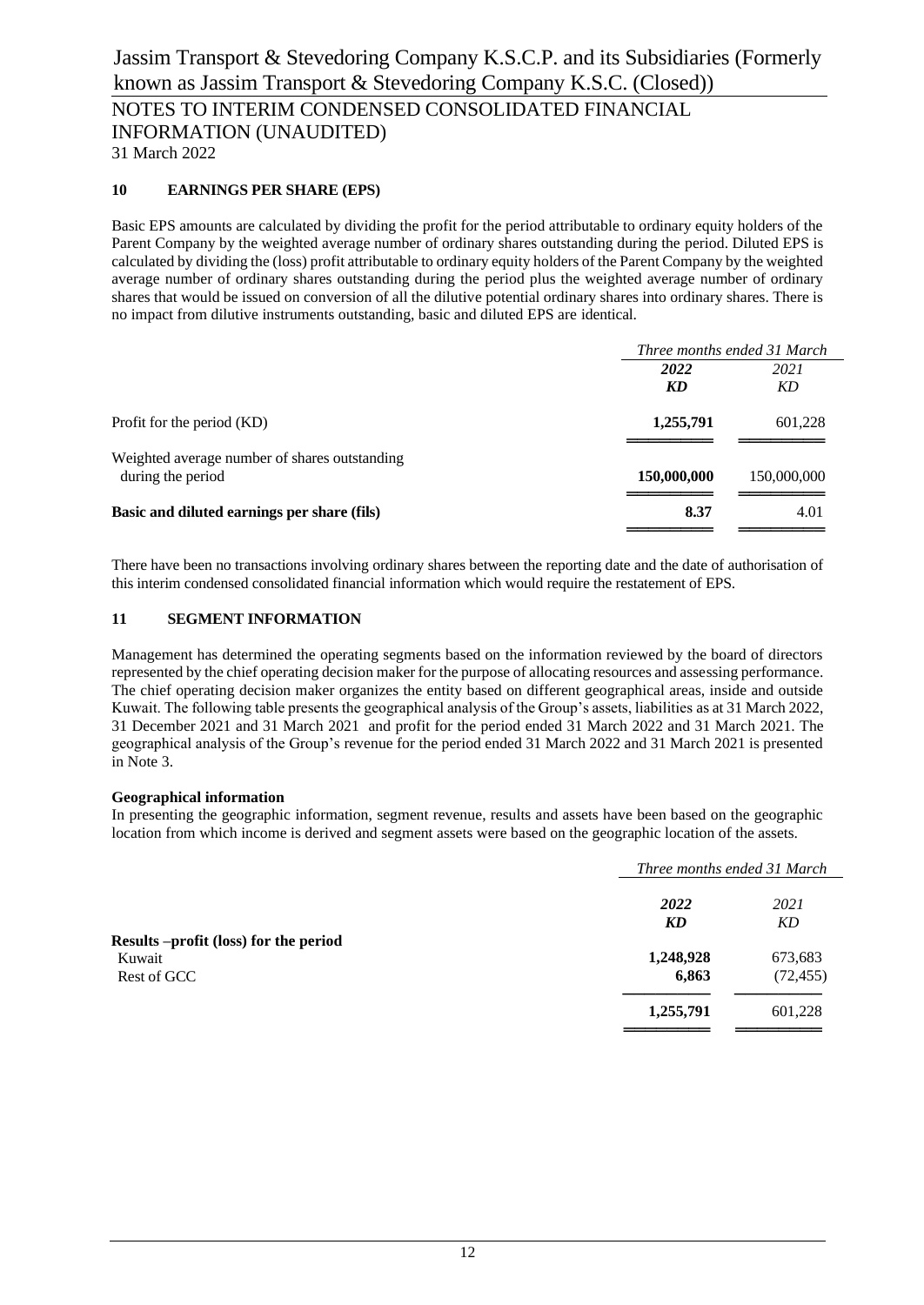# NOTES TO INTERIM CONDENSED CONSOLIDATED FINANCIAL INFORMATION (UNAUDITED)

31 March 2022

#### **11 SEGMENT INFORMATION (continued)**

|                            | (Audited)  |              |            |
|----------------------------|------------|--------------|------------|
|                            | 31 March   | 31 December  | 31 March   |
|                            | 2022       | 2021         | 2021       |
|                            | KD         | KD           | KD         |
| <b>Segment assets</b>      |            |              |            |
| Kuwait                     | 48,538,889 | 46,112,971   | 40,744,509 |
| Rest of GCC                | 9,537,339  | 9,654,800    | 10,115,038 |
|                            | 58,076,228 | 55, 767, 771 | 50,859,547 |
| <b>Segment liabilities</b> |            |              |            |
| Kuwait                     | 13,818,461 | 10,770,443   | 8,745,617  |
| Rest of GCC                | 563,622    | 550,733      | 1,131,316  |
|                            | 14,382,083 | 11,321,176   | 9,876,933  |
|                            |            |              |            |